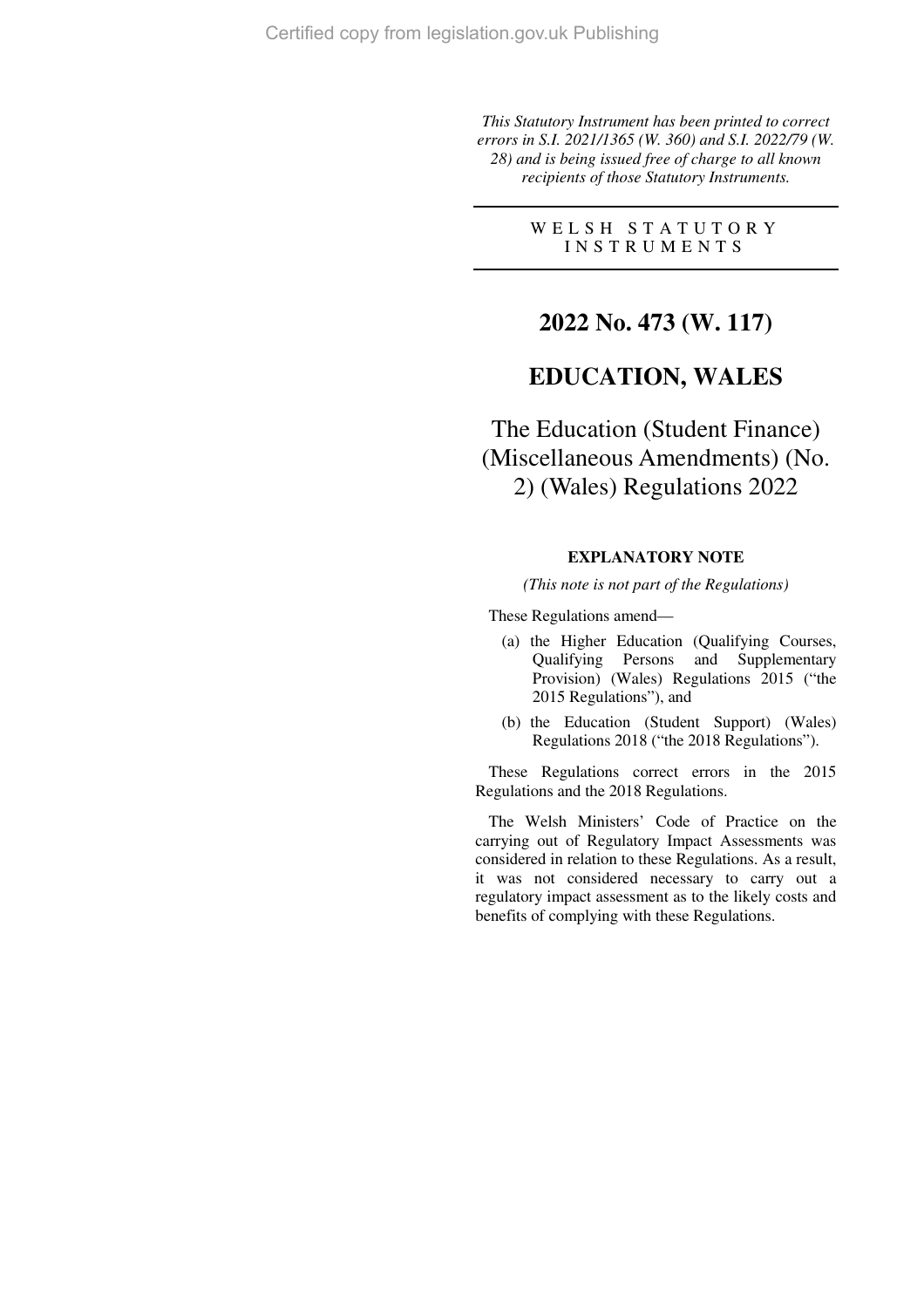W E L S H S T A T U T O R Y I N S T R U M E N T S

## **2022 No. 473 (W. 117)**

## **EDUCATION, WALES**

# The Education (Student Finance) (Miscellaneous Amendments) (No. 2) (Wales) Regulations 2022

| Made                     | 25 April 2022 |
|--------------------------|---------------|
| Laid before Senedd Cymru | 27 April 2022 |
| Coming into force        | 25 May 2022   |

The Welsh Ministers make the following Regulations in exercise of the powers conferred upon the Secretary of State under sections  $22(1)(a)$ ,  $22(2)(a)$  and  $42(6)$  of the Teaching and Higher Education Act 1998(**1**), and now exercisable by them(**2**), and powers conferred on them under sections  $5(5)(b)$  and  $55(2)$  of the Higher Education (Wales) Act 2015(**3**):

### **Title, commencement and application**

**1.**—(1) The title of these Regulations is the Education (Student Finance) (Miscellaneous Amendments) (No. 2) (Wales) Regulations 2022.

 $\overline{a}$ 

<sup>(</sup>**1**) 1998 c. 30. See section 43(1) for the definitions of "prescribed" and "regulations".

<sup>(</sup>**2**) The functions of the Secretary of State in section 22(1)(a) of the Teaching and Higher Education Act 1998 were transferred to the National Assembly for Wales, so far as they relate to making provision in relation to Wales by section 44 of the Higher Education Act 2004 (c. 8). Section 44 of that Act also provided that the functions in section 22(2)(a) of the Teaching and Higher Education Act 1998 were to be exercised by the National Assembly for Wales concurrently with the Secretary of State, so far as they relate to making provision in relation to Wales. The Secretary of State's function in section 42(6) of the Teaching and Higher Education Act 1998, in so far as being exercisable in relation to Wales, was transferred to the National Assembly for Wales by the National Assembly for Wales (Transfer of Functions) Order 1999, article 2 and Schedule 1 (S.I. 1999/672). The functions of the National Assembly for Wales were transferred to the Welsh Ministers by virtue of section 162 of, and paragraph 30 of Schedule 11 to, the Government of Wales Act 2006 (c. 32).

<sup>(</sup>**3**) 2015 anaw 1. See section 57(1) for the definitions of "prescribed" and "regulations".